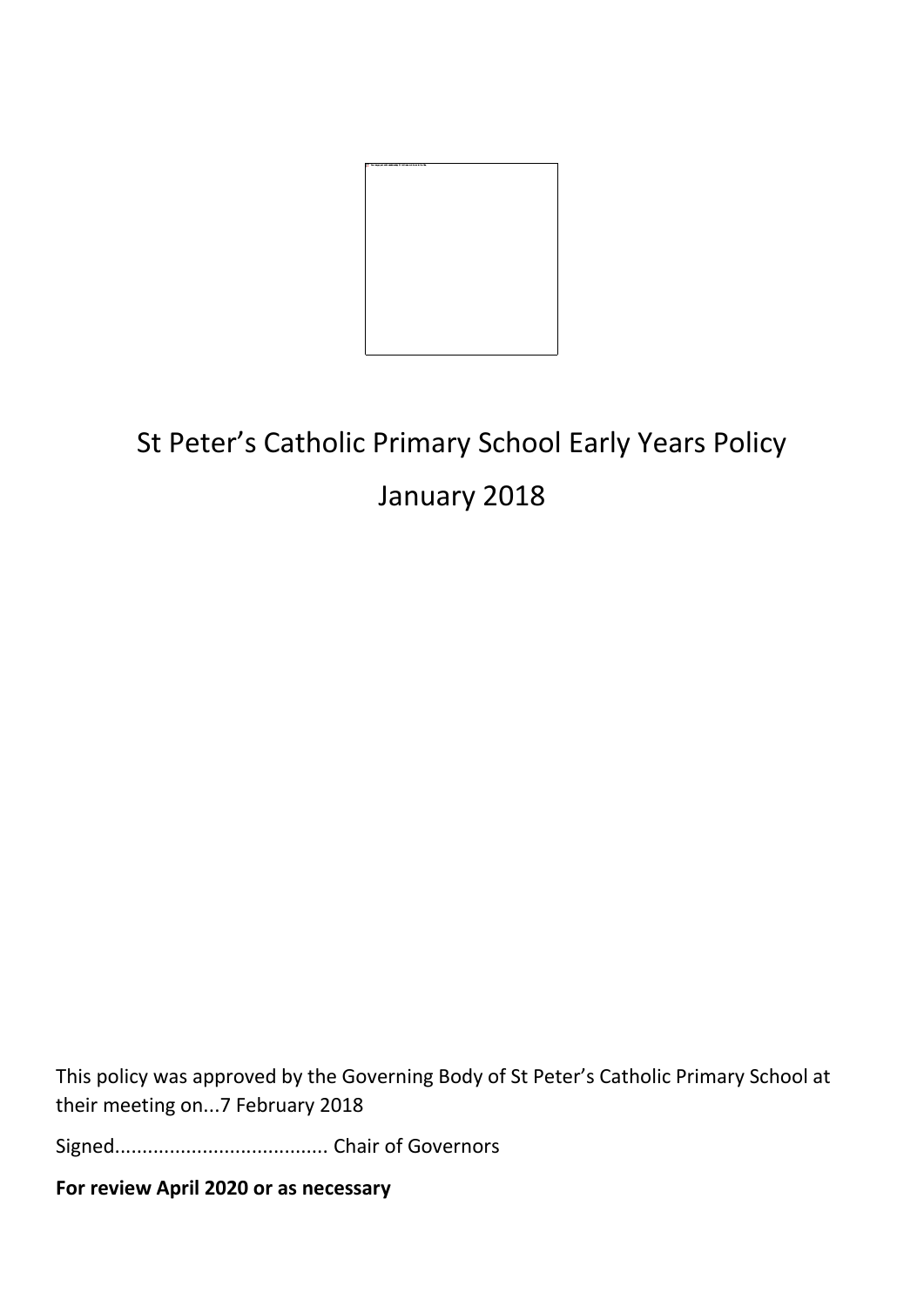#### Introduction

'Every child deserves the best possible start in life and support to fulfil their potential. A child's experience in the early years has a major impact on their future life chances. A secure, safe and happy childhood is important in its own right and it provides the foundation for children to make the most of their abilities and talents as they grow up.'

Early Years Foundation Stage Profile - Department for Children, Schools and Families 2012

The Early Years Foundation Stage applies to children from birth to the end of the reception year. At St Peter's Catholic Primary School children are admitted to reception in the September following their fourth birthday.

Early childhood is the foundation on which children build the rest of their lives. At St Peter's Catholic Primary School we greatly value the importance that the EYFS plays in laying secure foundations for future learning and development. We have taken into account the findings of the November 2017 OFSTED report 'Bold Beginnings' in recognising that "A good early education is the foundation for later success.". In line with that report, we aim to tailor our curriculum to ensure a smooth transition to year 1 and beyond.

However, we also believe that early childhood is valid in itself as part of life. It is important to view the EYFS as preparation for life and not simply preparation for the next stage of education.

#### Aims & Objectives

We aim to support all children to become independent and collaborative learners. We will provide a broad and balanced curriculum that will enable each child to develop personally, socially, emotionally, spiritually, physically, creatively and intellectually to their full potential.

At St Peter's Catholic Primary School, we will:

- Provide a happy, safe, stimulating and challenging programme of learning and development for the children to experience as they begin their journey through school.
- Provide a broad, balanced, relevant and creative curriculum that will set in place firm foundations for further learning and development in Key Stage 1 and beyond and enable choice and decision making, fostering independence and self-confidence.
- Use and value what each child can do, assessing their individual needs and helping each child to progress.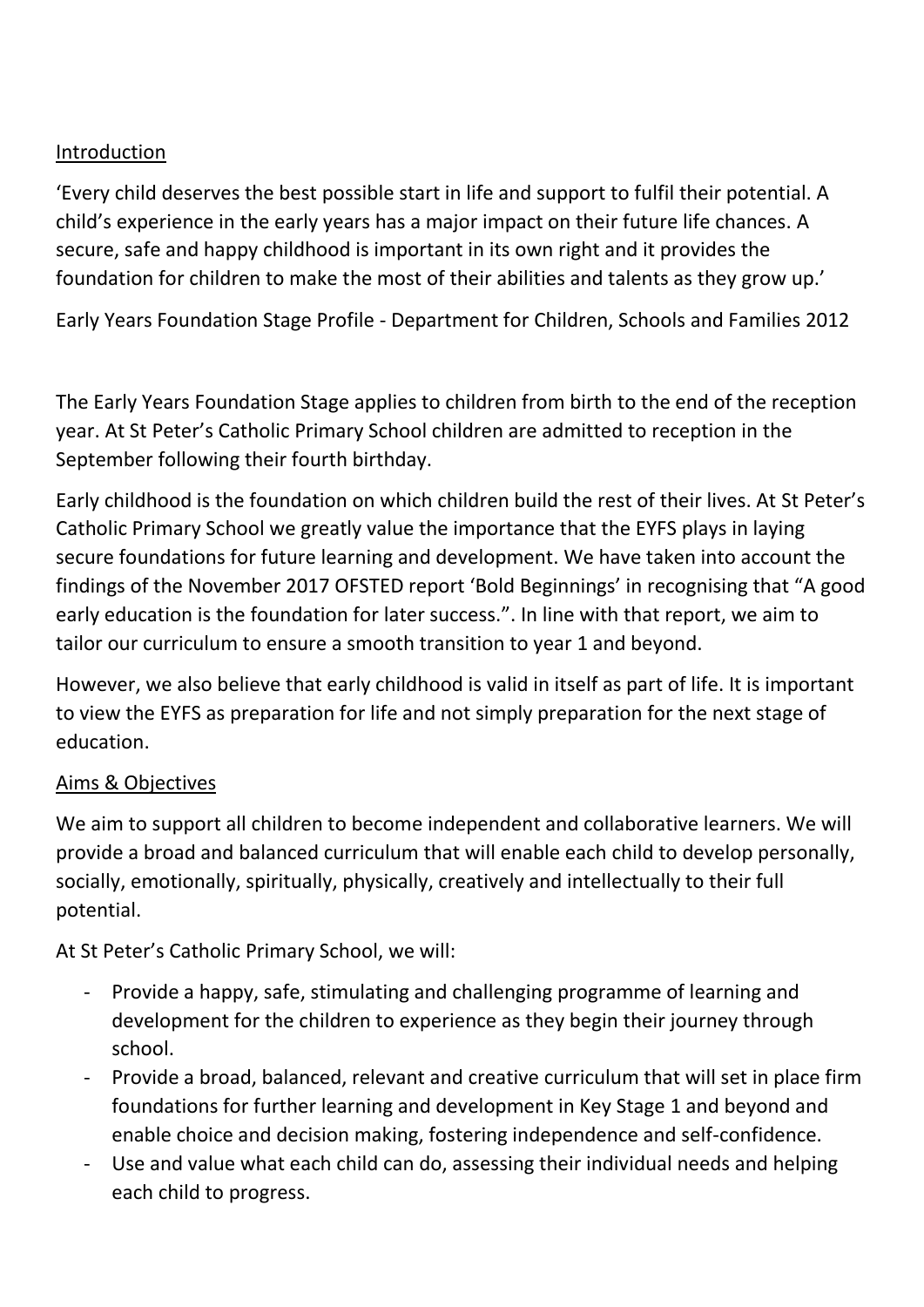- Develop excellent relationships with parents and carers to build a strong partnership in supporting their children through their education.
- Provide a caring and inclusive learning environment which is sensitive to the requirements of the individual child including those who have additional needs.

#### The Early Years Foundation Stage is based on four themes:

- A Unique Child
- Positive Relationships
- Enabling Environments
- Learning and Development

#### A Unique Child

At St Peter's Catholic Primary School we recognise that every child is a competent learner who can be resilient, capable, confident and self-assured. We recognise that children develop in individual ways and at varying rates.

Children's attitudes and dispositions to learning are influenced by feedback from others; we use praise and encouragement, as well as celebration and rewards, to encourage children to develop a positive attitude to learning.

#### Inclusion

We value the diversity of individuals within the school and believe that every child matters. All children are treated fairly regardless of race, gender, religion or abilities. All families are valued within our school. We give our children every opportunity to achieve their personal best and planning is adapted to meet the needs of all groups and abilities. We do this by taking account of our children's range of life experiences when we are planning for their learning.

At the Foundation Stage we set realistic and challenging expectations keyed to the needs of our children, so that most achieve the Early Learning Goals by the end of the stage. We do this through:

- Planning opportunities that build upon and extend children's knowledge, experience and interests, and develop their self-esteem and confidence;
- Using a wide range of teaching strategies based on children's learning needs
- Providing a wide range of opportunities to motivate and support children and to help them learn effectively;
- Offering a safe and supportive learning environment in which the contribution of all children is valued;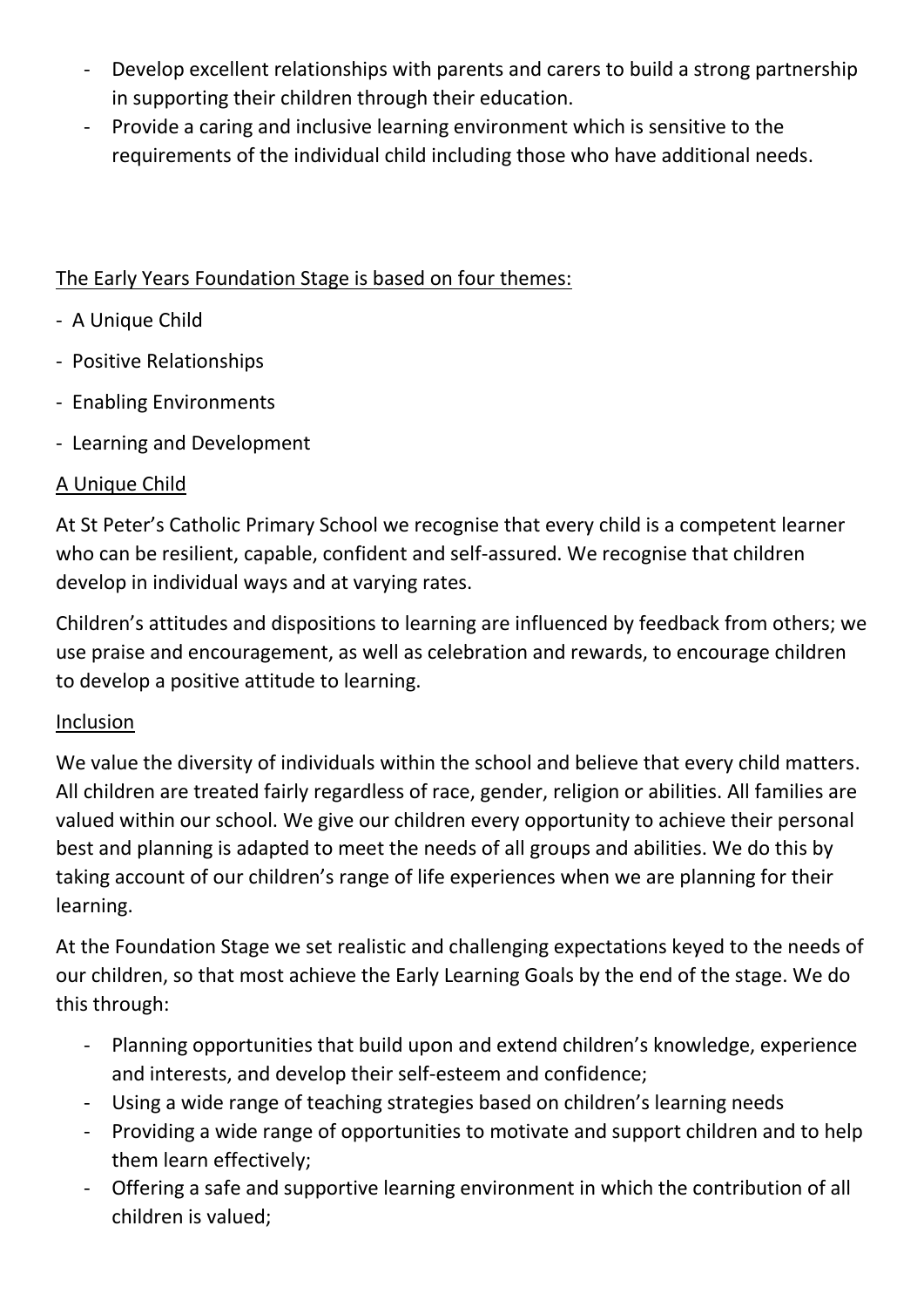- Employing resources which reflect diversity and are free from discrimination and stereotyping;
- Planning challenging activities to meet the needs of both boys and girls, of children with special educational needs, of children who are more able, of children with disabilities, of children from all social and cultural backgrounds, of children from different ethnic groups, and of those from diverse linguistic backgrounds
- Monitoring children's progress and taking action to provide support as necessary
- Working closely with parents, carers and other outside agencies to ensure all children's needs are met and we enable them to access the curriculum and make good progress.

#### Positive Relationships

We recognise that children learn to be strong, confident and independent from being in secure relationships. We aim to develop caring, respectful, professional relationships with the children and their families.

#### Parents as Partners

We recognise that parents/carers are children's first and most enduring educators and we value being partners with them in their child's education through:

- Talking to parents/carers before their child starts school at induction afternoons and individual parent meetings in early September.
- Visits from the class teacher to children at their pre-school setting. (where possible)
- Providing an induction pack for parents prior to their child starting at school.
- Outlining the school's expectations in the Home-School agreement.
- Holding a parent consultation early in the academic year to establish how a child is settling into the school environment.
- Encouragement of parents to volunteer in class.
- Operating an open door policy for parents/carers with any queries or concerns. Conversely, if EYFS staff have concerns about the progress of a child, they will immediately approach parents and carers to discuss them.
- Written contact through school newsletters and parent reps.
- Sending home 'Proud notes' designed to enable parents to record achievements at home.
- Weekly news round-ups informing parents of what has happened and what is coming up.
- Inviting parents to attend informal workshops about areas of the curriculum, such as phonics or reading.
- Sharing regularly the children's 'Learning Journey' at open house sessions
- Sending a written report on their child's attainment and progress at the end of their time in reception.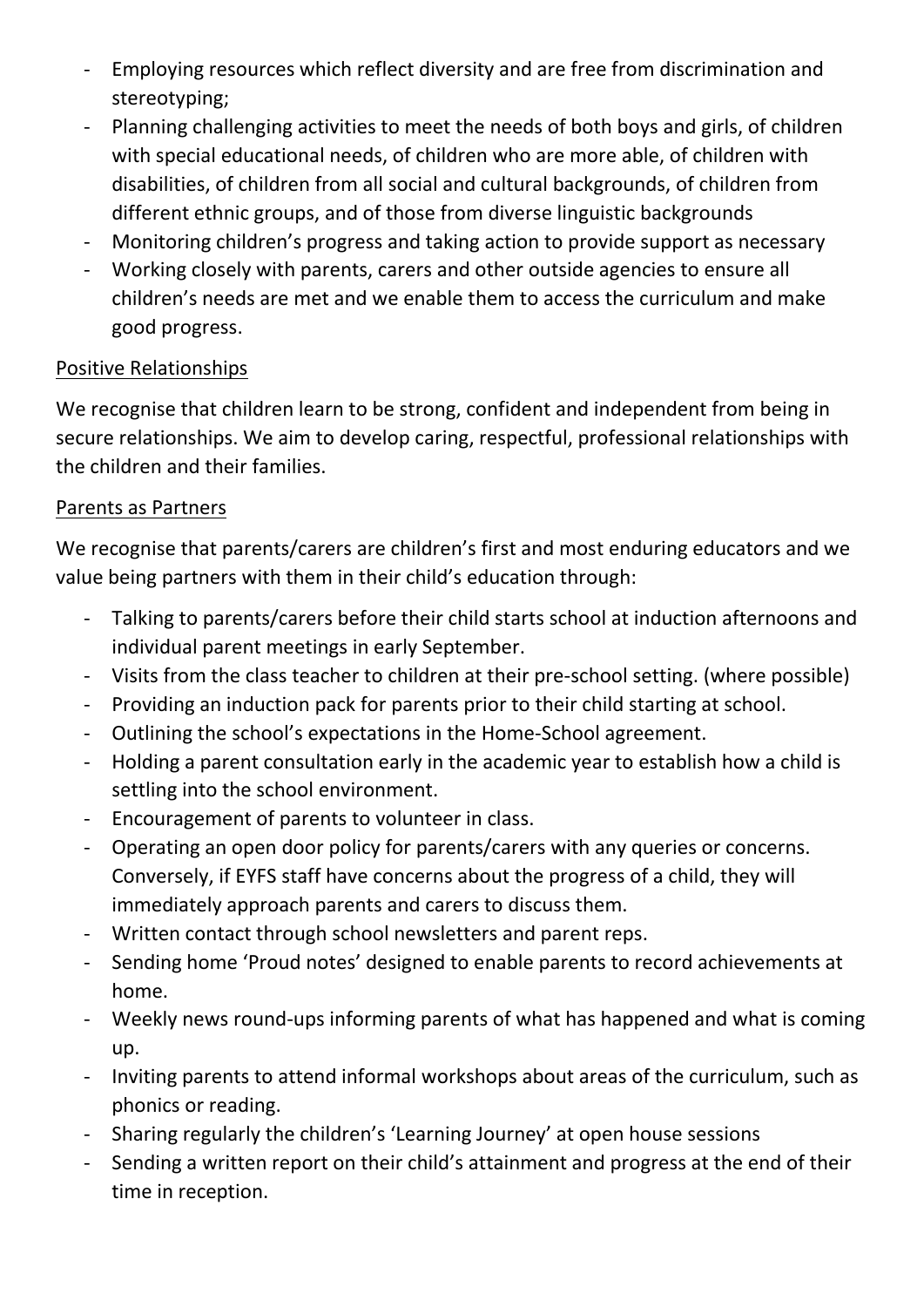- Parents are invited to a range of activities throughout the school year such as assemblies, workshops, Christmas productions and sports day etc.

# Staffing

One class teacher and one Teaching Assistant plus specifically appointed staff to support children with additional needs where necessary. All staff in the Foundation Stage aim to develop good relationships with all children, interacting positively with them and taking time to listen to them.

# Enabling Environments

We recognise that the environment plays a key role in supporting and extending the children's development, where the children feel confident, secure and challenged. The children have daily access to an indoor and outdoor environment that is set up in discrete areas of learning with planned continuous provision.

Play-based learning is paramount and children have opportunities to direct their own learning with planned opportunities provided by staff.

We plan a learning environment, both indoors and outdoors, that encourages a positive attitude to learning and reflects the individual's interests, passions and abilities. We use materials and equipment that reflect both the community that the children come from and the wider world. We encourage the children to make their own selection of the activities on offer, as we believe that this encourages independent learning. We ensure that on a daily basis, spaces and activities are created specifically to encourage children to increase their competence in writing, reading and mathematics.

We ensure that resources and spaces are safe to use and checked regularly.

#### Learning and Developing

The EYFS Curriculum – Our curriculum for the Foundation Stage reflects the areas of learning identified in the Early Learning Goals and aims to ensure a smooth transition to the children's learning in Key Stage 1.

There are seven areas of learning and development that must shape educational provision in early years settings. All areas of learning and development are important and interconnected. None of the areas of learning can be delivered in isolation from the others. Our children's learning experiences enable them to develop competency and skill across a number of learning areas. They require a balance of adult led and child initiated activities in order for most children to reach the levels required at the end of EYFS. Three areas are particularly crucial for igniting children's curiosity and enthusiasm for learning, and for building their capacity to learn, form relationships and thrive.

The three Prime areas are:

- Personal, Social and Emotional Development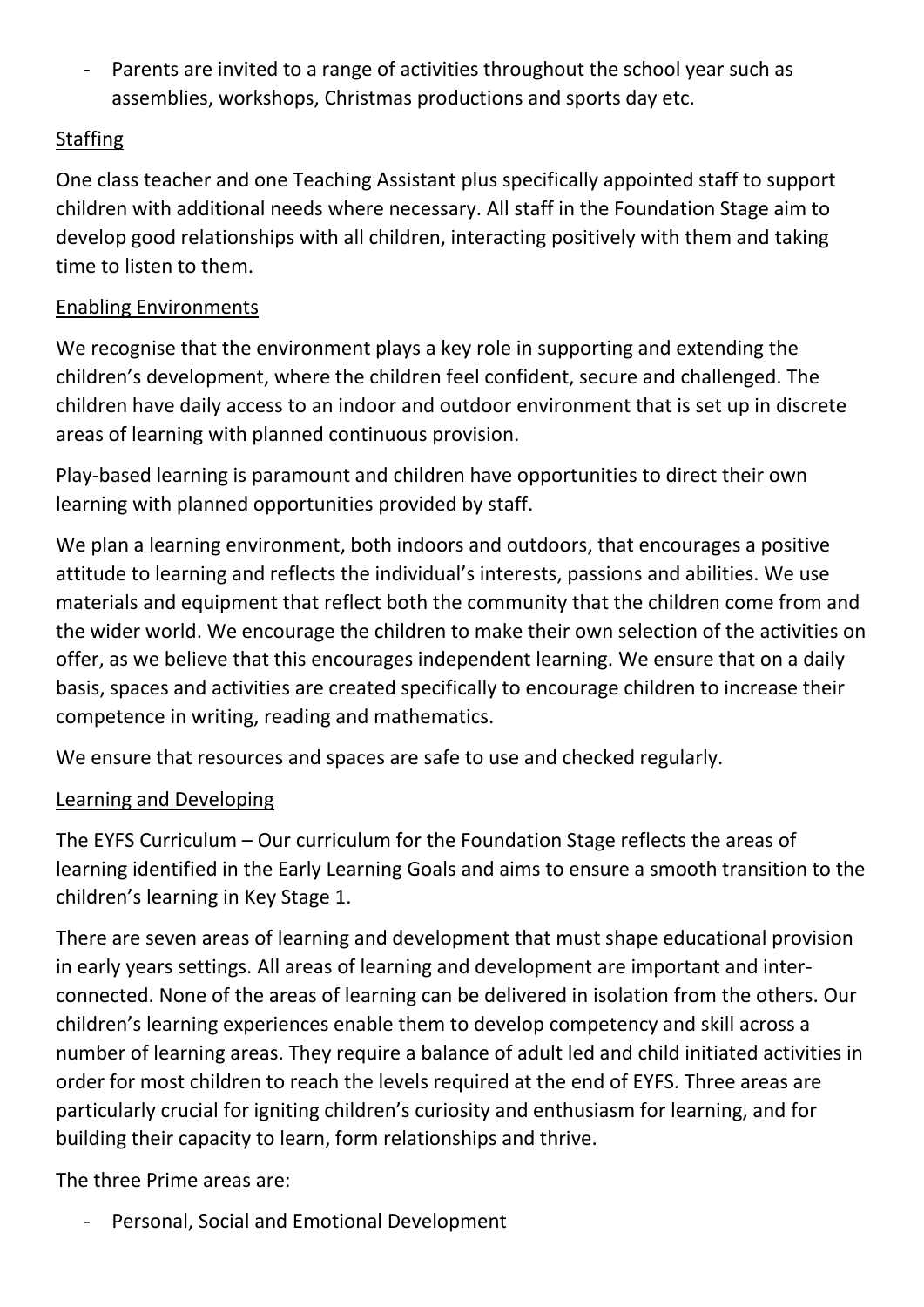- Communication and Language
- Physical Development

Staff will also support children in four specific areas, through which the three prime areas are strengthened and applied.

Specific Areas:

- Literacy
- Mathematics
- Understanding the world
- Expressive arts and design

Children's development levels are assessed and as the year progresses, the balance will shift towards a more equal focus on all areas of learning, as children grow in confidence and ability within the three prime areas.

However, if a child's progress in any of the prime areas gives cause for concern, staff will discuss this with the child's parents/carers and agree how to support the child.

Reception pupils also participate in a daily phonics sessions, following the guidance in the "Letters & Sounds" document and in line with school policy. Direct teaching time is also set aside for writing and mathematics throughout the school week.

Being a Catholic school, children at St Peter's are taught 2 full hours of RE every week starting in Reception. For this we follow the 'Come and See' programme. Once the children are attending full time they are included in whole school worship.

#### Planning

The Early Learning Goals provide the basis for planning throughout the Foundation Stage. Teachers use the national schemes of work, where appropriate, to support their planning for individual children. The planning objectives within the Foundation Stage are from the Development Matters Statements from the Early

Years Foundation Stage document. The planning is based upon themes with discrete phonics, maths, reading and writing directed teaching. However, planning, which is based upon a different topic which is identified as vehicle of interest to deliver the children's next steps in learning, also therefore responds to the needs, achievement and interest of the children. Our medium-term planning identifies the intended learning, with outcomes, for children working towards the Early Learning Goals, and also for those working towards National Curriculum goals.

#### **Observations**

EYFS staff use observations as the basis for planning. Staff are skilled at observing children to identify their achievements, interests and next steps for learning. These observations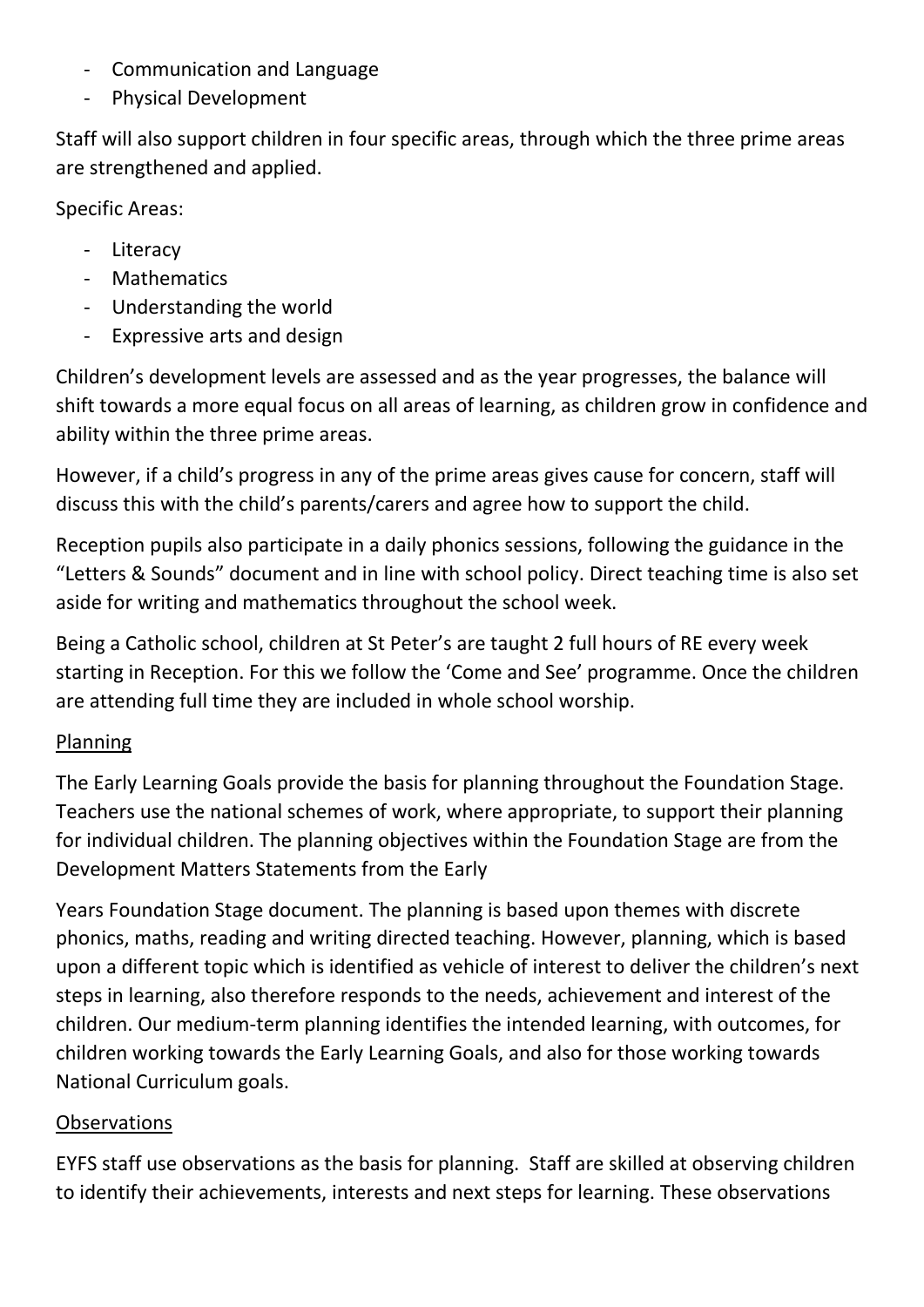then lead the direction of the planning. Relevant and significant observations are recorded in the children's Learning Journeys with photographs and examples of children's work

#### Assessment

During the first term in Reception, the teacher assesses the ability of each child using a baseline test. These assessments allow us to identify patterns of attainment within the cohort, in order to adjust the teaching programme for individual children and groups of children.

The Foundation Stage Profile is the nationally employed assessment tool that enables teachers to record their observations at the end of the Foundation Stage, and to summarise their pupils' progress towards the Early Learning Goals. It covers each of the seven areas of learning contained in the curriculum guidance for the Foundation Stage.

We record each child's level of development against the 17 early Learning goals as Emerging, Expected or Exceeding. We make regular assessments of children's learning, and we use this information to ensure that future planning reflects identified needs.

Assessment in the Foundation Stage takes the form of both formal and informal observations, photographic evidence and through planned activities. Assessment is completed regularly and involves both the teacher and other adults, as appropriate. The collection of assessment data in the Foundation Stage Profile is a statutory requirement.

The teacher keeps progress records and learning journals and records examples of each child's work. These progress books contain a wide range of evidence that we share with parents at each parental consultation meeting.

Tracking grids (on Target Tracker) are updated at the end of each term. This provides a summary sheet for each child which feeds into the whole-school assessment and tracking process. We record each child's level of development to be just working towards, comfortably working within or securely working within the Development Matters agebands.

At the end of the final term in Reception we send a summary of these assessments to the LA for analysis. The child's next teacher uses this information to make plans for the year ahead. We share this information in the end-of-year report.

Parents receive an annual written report that offers brief comments on each child's progress in each area of learning. It highlights the child's strengths and development needs, and gives details of the child's general progress. We complete these in June, and send them to parents in early July each year.

#### The Learning Environment

The Foundation Stage classroom is organised to allow children to explore and learn securely and safely. There are specific areas where the children can be active, be quiet, creative etc.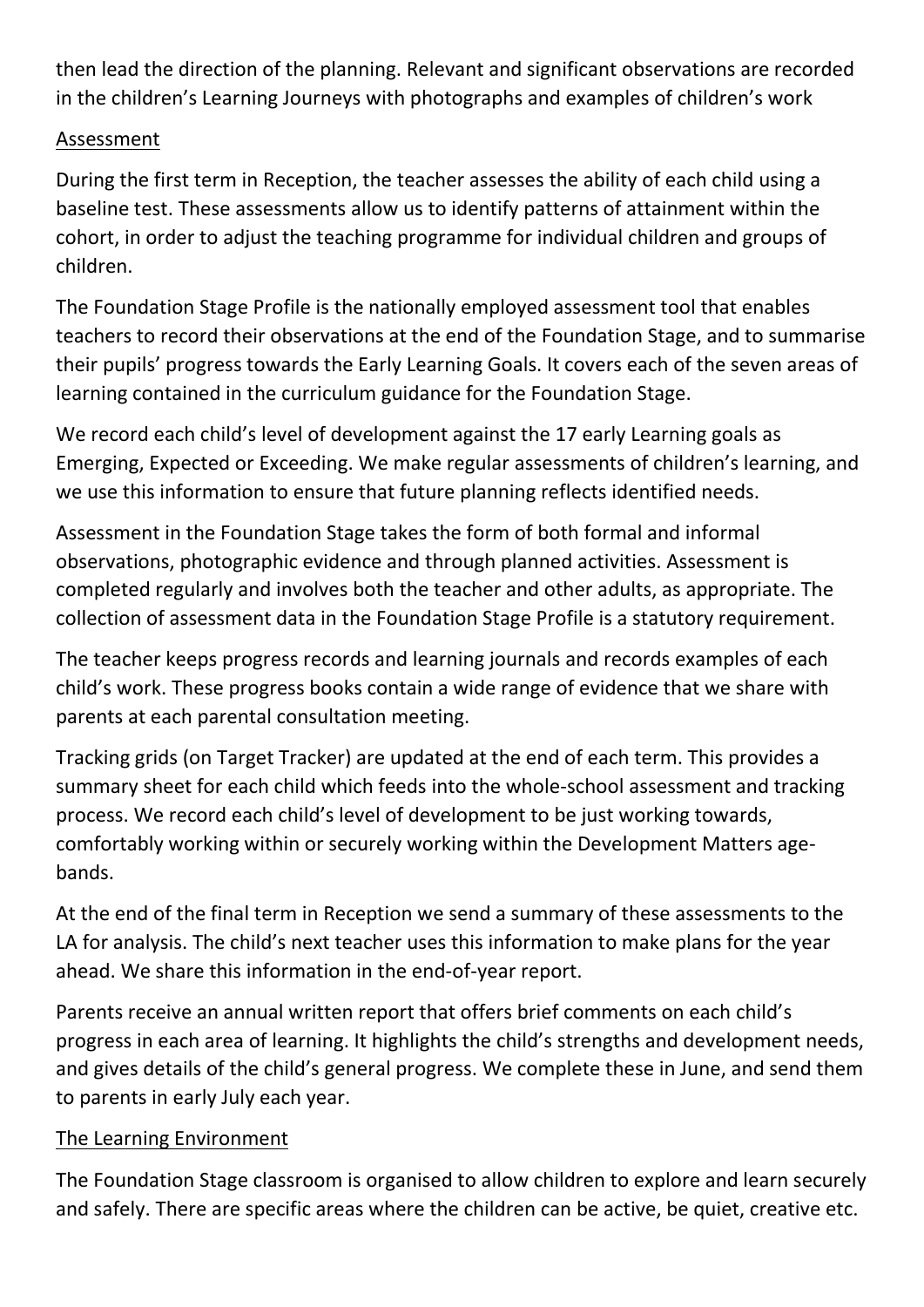Children have access to both inside and outside area across the day; this has a positive effect on the children's development. The EYFS has its own outdoor classroom area complete with trim trail. Being outdoors offers opportunities for doing things in different ways and in different scales than when indoors. The children can explore, use their senses and be physically active and exuberant. All areas of the curriculum can be explored outside.

# Starting Reception

When children join the school in September the following procedures will apply in order that they can gradually adjust to their new surroundings:

- During the first week, children will attend for the morning session only. (until 12noon)
- During the second week children will stay for lunch and go home at 1pm.
- From the third week children will attend school full time.

In exceptional circumstances parents can request that their child starts full time at a later date. This can be discussed during the induction phase.

# Transition to Year 1

Throughout the Reception year, each child's involvement in whole school life will have been built upon; many of the teaching and support staff will already be familiar people to them. They will have taken part in Key Stage and whole school assemblies as well as sharing playtimes with the Key Stage 1children.

Children have the opportunity to meet their new class teacher and spend a morning in their new class during the summer term as well as having regular story sessions with their new teacher.

Children are given the opportunity to ask questions in a "worry box" which are answered by Year 1 children.

# Safeguarding & Welfare

'Children learn best when they are healthy, safe and secure, when their individual needs are met, and when they have positive relationships with the adults caring for them.'

# (Statutory Framework for EYFS 2014)

At St Peter's Catholic Primary School, we understand that we are legally required to comply with welfare requirements as stated in the Statutory Framework for Early Years Foundation Stage 2014 and to have in mind at all times the guidance set out in 'Keeping Children Safe in Education' 2016

- To provide a setting that is welcoming, safe and stimulating where children can grow in confidence;
- Promote good health;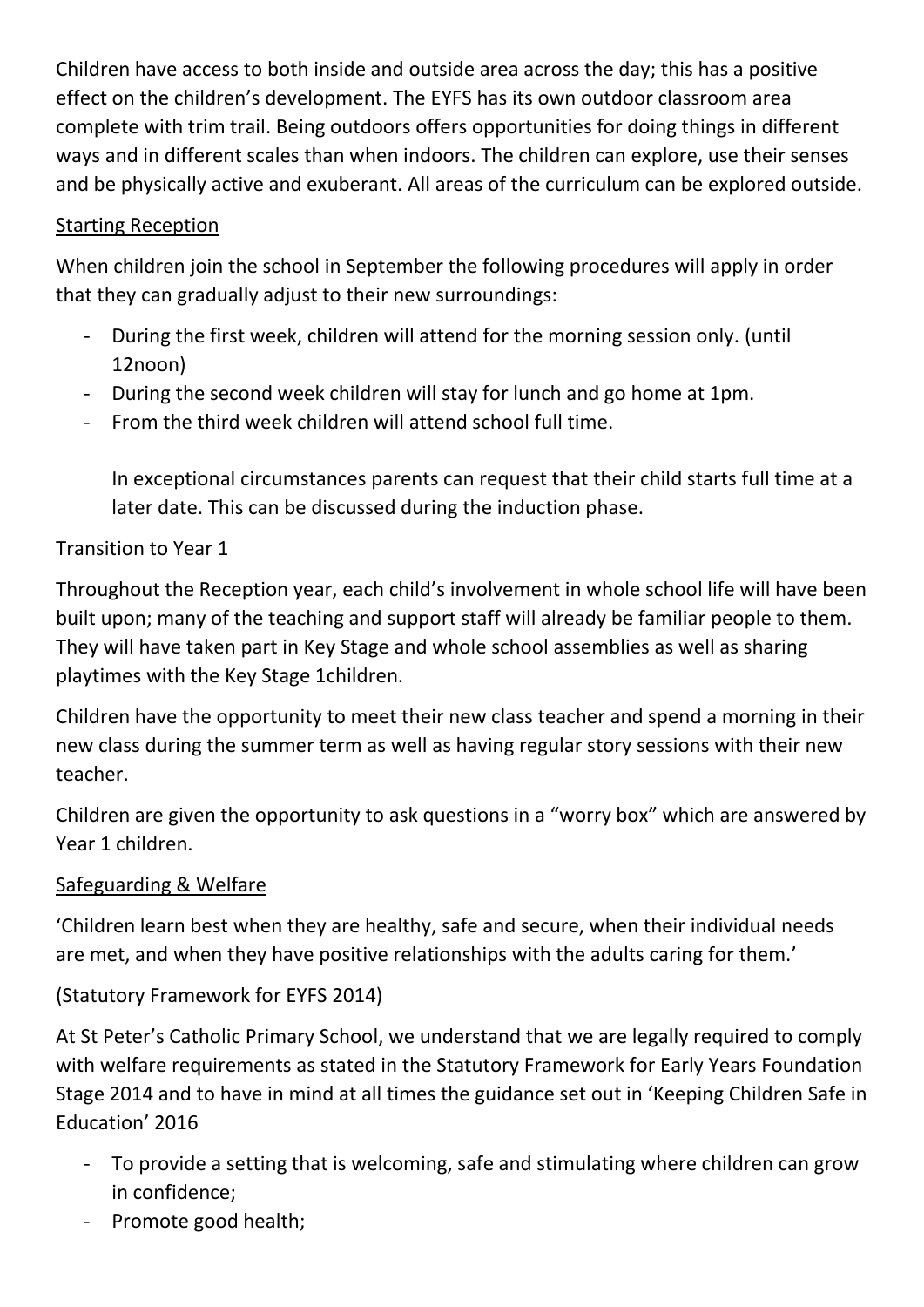- Manage behaviour effectively in a manner appropriate for the children's stage of development and individual needs
- To ensure that all adults who look after the children, or who have unsupervised access to them, are suitable to do so;
- Ensure that the setting, furniture and equipment is safe and suitable for the purpose it was intended for;
- Maintain records, policies and procedures required for the safe efficient management of the setting and to meet the needs of the children.

# Use of cameras and mobile phones

- 1. It is recognised that photography plays an important part of record keeping and observations at the Early Years Foundation stage. At St Peters we are committed to using photography as an effective tool for teaching and learning in a way that safeguards the welfare of all our children.
- 2. The only persons authorised to take photographs of the children are the Reception class teacher and teaching assistants
- 3. Photographs are taken by a camera kept in the classroom for that purpose
- 4. Photographs are not taken of any child without the permission of their parent/carer
- 5. Photographs are uploaded onto a school computer and printed off on school premises.
- 6. Once uploaded and printed, photographs are immediately deleted.
- 7. Personal mobile phones are never to be used within the classroom during teaching hours (other than in the case of emergency) and must be kept securely.
- 8. The use of mobile phones to take photographs of the children is not permitted.

# Attitudes to Learning and Behaviour

Children learn about attitudes to learning through the Growth Mindset programme, which is followed throughout the school. To encourage the children to use 'Growth Mindset' attitudes in their learning, we use animals to represent the different attitudes to learning. For example : Tiger – resilience Tortoise – perseverance Cat – curiosity.

We also use Learning Superheroes with corresponding stickers to encourage learning characteristics specific to Reception. Examples are Super Explorer Man, Achieving Iron Man, Miss Fantastic Focus and Miss Super Chooser.

Once the children are attending school full time they are included in the whole school Behaviour programme, where children work to follow the school rules. We use a series of faces with happy, neutral and sad expressions on them. A child's name will be moved down a face in the event of behaviour which breaks the rules. It is possible for a child's name to be moved back up if they show an improvement in behaviour. Any child whose behaviour results in them being on the bottom face will spend some part of their break time in 'Reflection' where they are encouraged to reflect on their behaviour, and parents will be informed.